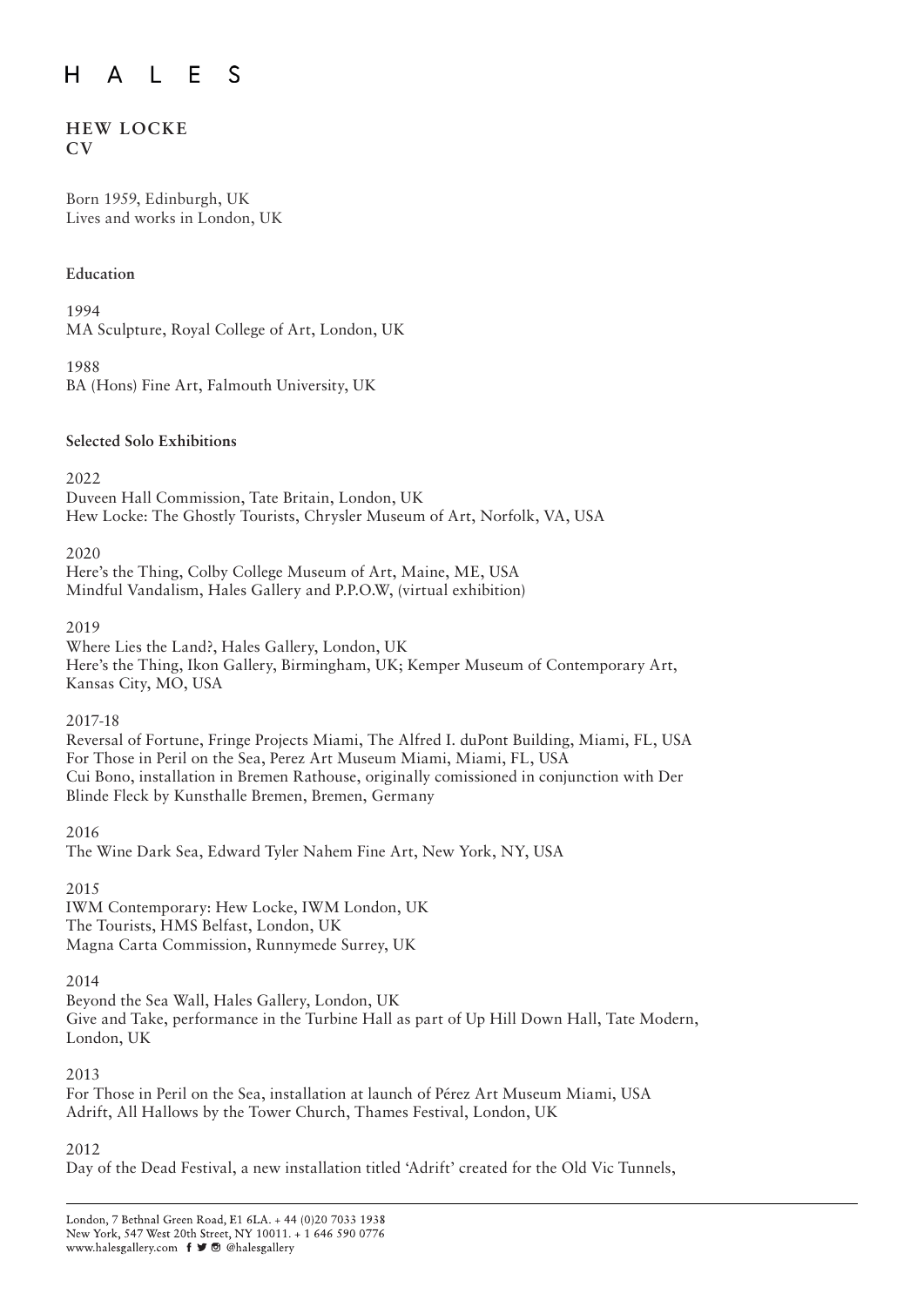#### $H$ A L E S

# London, UK

# 2011

For Those in Peril on the Sea, St. Mary & St. Eanswythe Church, Folkestone Triennial, UK The Nameless, KAdE Kunsthal, Amersfoort, The Netherlands Are We There Yet?, The Gallery, the Arts University College at Bournemouth, UK Starchitect, ArtSway, Hampshire & as part of The New Forest Pavillion, Venice Biennale, Venice, Italy

# 2010

The Nameless, Hales Gallery, London, UK

# 2008

The Kingdom of the Blind, Rivington Palace, London, UK How do you want me?, Hales Gallery, London, UK

2006

Restoration, commission for Spike Island exhibited at St Thomas the Martyr's Church, Bristol, UK

2005

Hew Locke, New Art Gallery Walsall, UK (with accompanying monograph) Natives and Colonials, Hales Gallery, London, UK

2004

King Creole, installation on façade of Tate Britain, UK House of Cards, Luckman Complex, LA, USA House of Cards, Atlanta Contemporary Art Center, GA, USA

# 2003

The Centre for Drawing, Wimbledon School of Art, UK

2002

Souvenir, The Horniman Museum, London, UK The Cardboard Palace, Chisenhale Gallery, London, UK

2000

Hemmed In Two, Installation/Sculpture V&A Museum, London, UK

1999

Hemmed In, Millais Gallery, Southampton, UK

1995- 1996

Ark, De La Warr Pavillion, Bexhill on Sea; Gardner Art Centre, Brighton; Oldham Art Gallery and Museum, UK

# **Selected Group Exhibitions**

2022

A State of Matter: Modern and Contemporary Glass Sculpture, The Henry Moore Institute, Leeds, UK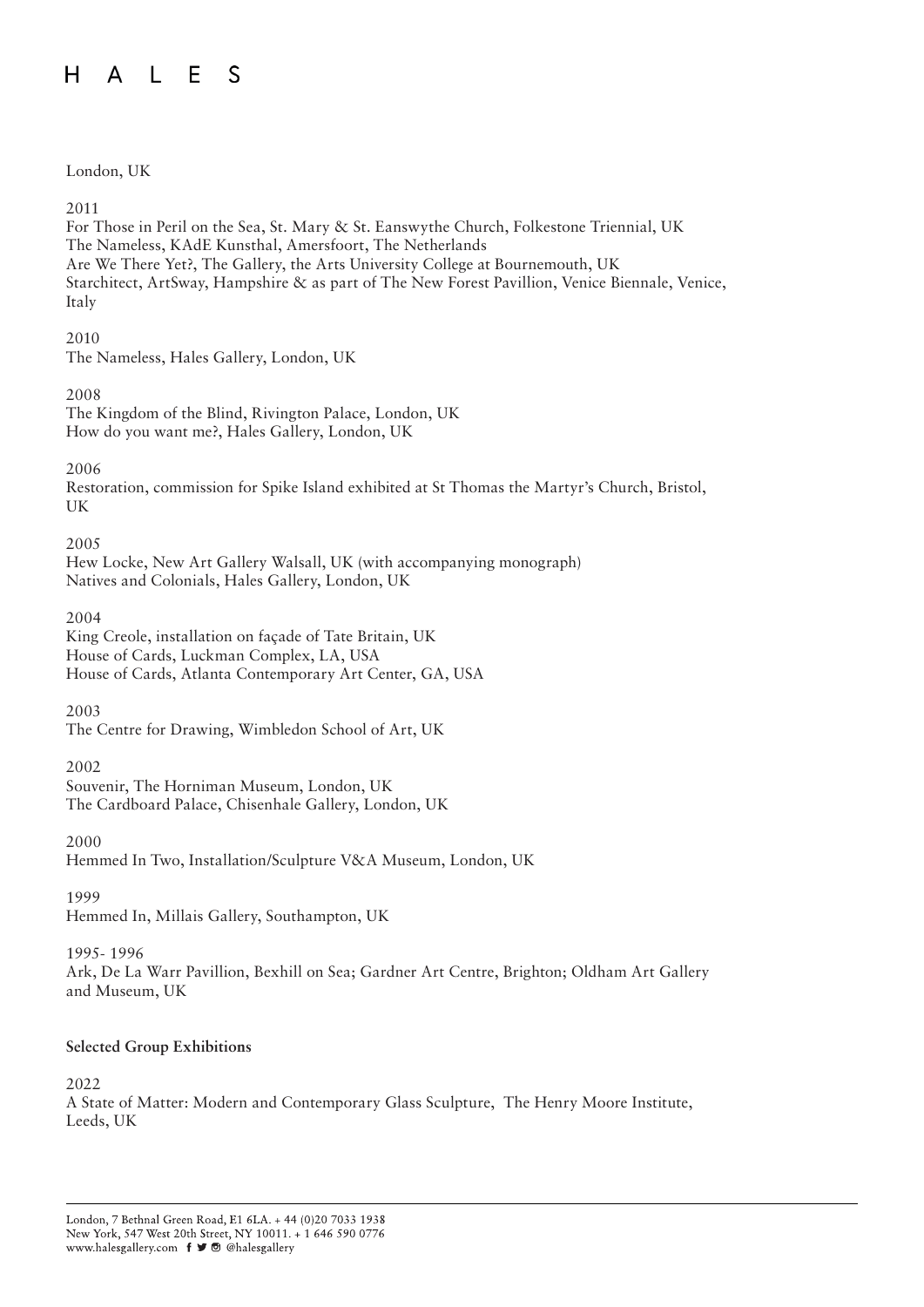#### ALES  $H$

# 2021

Life Between Islands: Caribbean-British Art 1950s, Tate, London, UK Bold, Black, British, Christie's, London, UK The Slipstream: Reflection, Resilience, and Resistance in the Art of Our Time, Brooklyn Museum, NY, USA Summer Exhibition, Royal Academy, London, UK

A Fine Day for Seeing, Southwark Park Galleries, London, UK

# 2020

DISPLACED: Contemporary Artists Confront the Global Refugee Crisis, SITE Santa Fe, NM, USA

20/20 Vision: The Collection Remixed, Kunsthalle Bremen, Germany Life During Wartime: Art in the Age of Coronavirus, The University of South Florida Contemporary Art Museum, (virtual exhibition) 20:20 Twenty Years of Collecting Contemporary Art, The New Art Gallery, Walsall, UK

# 2019

Pushing paper: contemporary drawing from 1970 to now, British Museum, London UK Refuge, 21c Bentonville, AR, USA

# 2018

The Everyday and the Extraordinary, Birmingham Museum and Art Gallery, Birmingham, UK; Towner Art Gallery, Eastbourne, UK Refuge, 21c Kansas City, MO, USA EN MAS': Carnival and Performance Art of the Caribbean, Ulrich Museum of Art, Wichita, TX, USA

# 2017

The Blind Spot, KunstHalle Bremen, Germany A Global Table, Frans Hals Museum, Haarlem,The Netherlands Diaspora Pavilion, Palazzo Pisani a Santa Marina, 57th Venice Biennale, Venice, Italy Public View, Bluecoat, Liverpool, UK EN MAS': Carnival and Performance Art of the Caribbean, DuSable Museum of African American History, Chicago, IL; Museum of the African Diaspora, San Francisco, CA, USA

2016

Un | Fixed Homeland, Aljira, a Center for Contemporary Art, New Jersey, NJ, USA The Hangzhou Triennial of Fiber Art, Zhejiang Art Museum, China National Silk Museum and Museum of Contemporary Art of CAA, Hangzhou, China Routes of Influence: Ornament and Empire, Pérez Art Museum, Miami, FL, USA A Hole in the Sea, Württembergischer Kunstverein Stuttgart, Germany Structures of Recollection, Pearl Lam Galleries, Hong Kong EN MAS': Carnival and Performance Art of the Caribbean, The National Gallery of the Cayman Islands; The National Gallery of the Bahamas

# 2015-2016

When Artists Speak the Truth, The 8th Floor, New York, USA Affinity Atlas, The Frances Young Tang Teaching Museum and Art Gallery, New York, NY, USA Artist and Empire, Tate Britain, London, UK

# 2015

EN MAS': Carnival and Performance Art of the Caribbean, Contemporary Arts Center, New Orleans, LA, USA Colonial Afterlives, Salamanca Arts Centre, Tasmania, Australia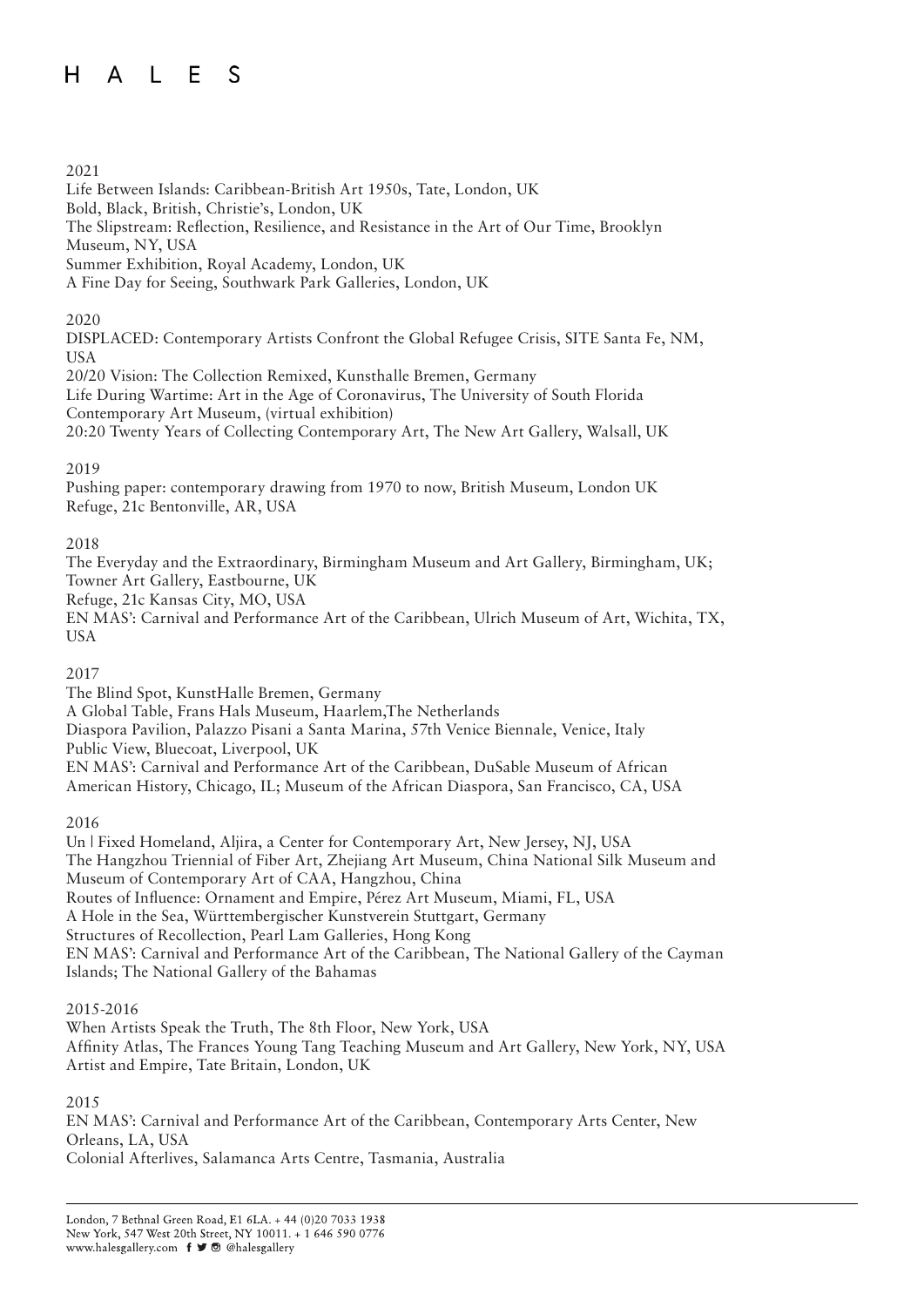#### ALES  $H$

## 2014

Kochi-Muziris Bienalle, Kochi, India Prospect 3. New Orleans Biennial of Contemporary Art, New Orleans, LA, USA Up Hill Down Hall – An indoor Carnival, the Tate Modern, London, UK White Light / White Heat, The Wallace Collection, London, UK Sculptural Forms, Manchester Art Gallery, Manchester, UK

## 2013

The Shadows took Shape, Studio Museum Harlem, New York, USA Artists Make Faces, Plymouth City Museum and Art Gallery, Plymouth, UK Characters: Portraits and People from the Arts Council Collection, Holburne Museum, Bath, UK Glasstress, White Light / White Heat, Palazzo Cavalli Franchetti, Venice & Berengo Centre for Contemporary Art and Glass, Murano Ordinary/Extra/Ordinary, The Public, West Bromwich, West Midlands, UK Vitalic, Hales Gallery, London, UK

## 2012

Affinity Atlas, Wellin Museum of Art, USA Caribbean: Crossroads of the World, El Museo del Barrio, New York, USA The Queen: Art and Image, National Portrait Gallery, London, UK London Twelve, The Bell House, Prague, Czech Republic Happy Islands, part of Prome Encuentro Bienal Arte Contemporaneo di Caribe, Aruba, West Indies Fourth Plinth: Contemporary Monument, Institute of Contemporary Art (ICA), London, UK

2011

Preferred Stock, as part of Intercourse, a day-long event at the ICA, London, UK Folkestone Triennial 2011, UK

#### 2010-11

Global Caribbean, Little Haiti Cultural Center, Miami, USA; MIAM, Sète, France & Museo de Arte Contemporaneo de Puerto Rico

2010

Sikandar,The Fourth Plinth Commission, Trafalgar Square, London, UK Holy Toy, Sølvberget Galleri, Stavanger, Norway Global Caribbean, MIAM, Sète, France Behind the Mask, The New Art Gallery Walsall, UK Adaptation, The Power Plant, Toronto, Canada

2009

The Thessaloniki Biennale of Contemporary Art, Greece 'Mythologies', Haunch of Venison gallery, London, UK New commission for the San Juan Triennal, Puerto Rico 'South South' Justina M. Barnicke Gallery, University of Toronto, Toronto, Canada

#### 2008

'21: Contemporary Art at the Brooklyn Museum', New York, NY, USA '2nd Life' Museum of Arts & Design, New York, NY, USA New commission for the Guangzhou Triennial, China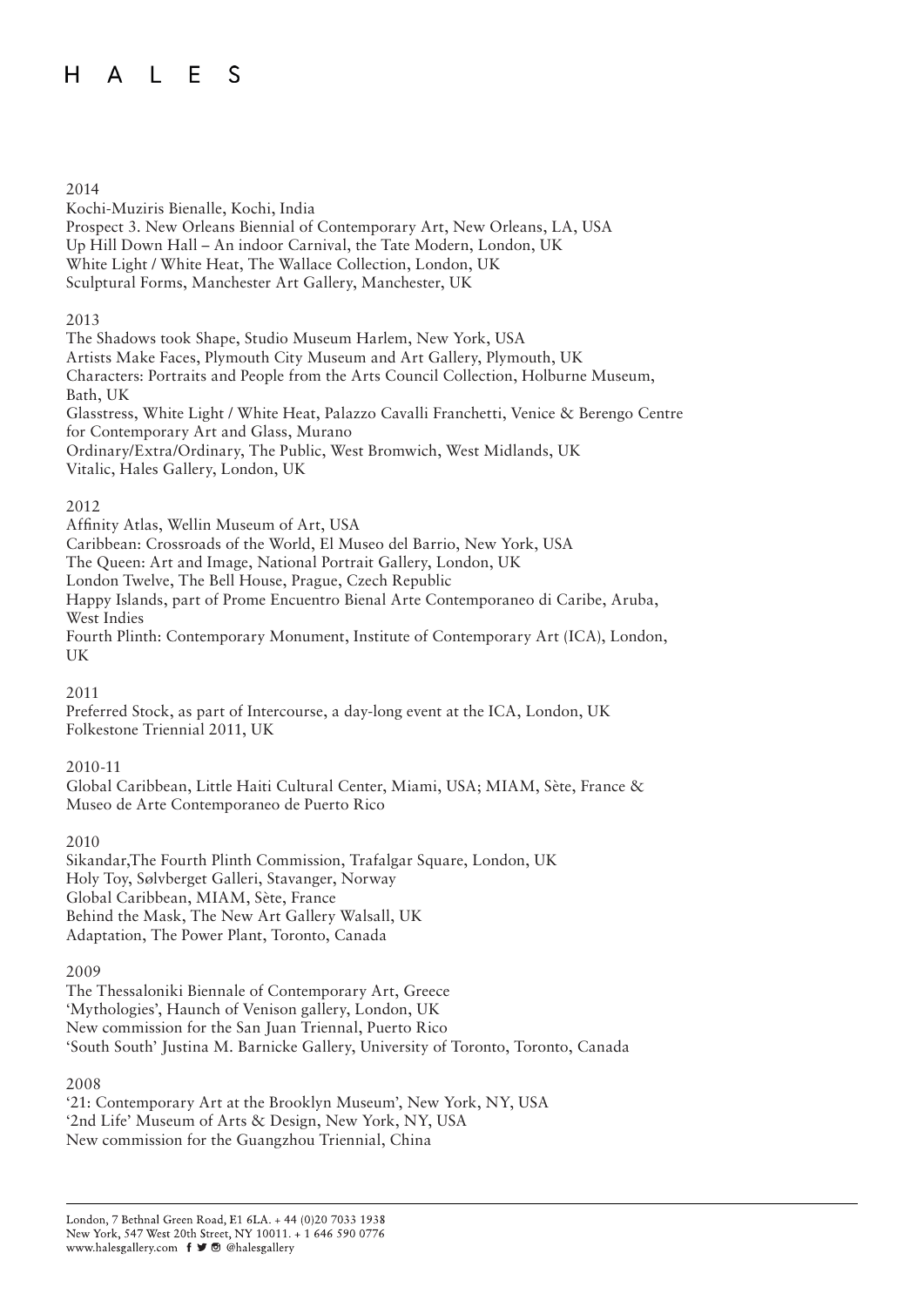#### A L E S  $H$

## Now Then, The Bluecoat, Liverpool, UK

## 2007

Infinite Island: Contemporary Caribbean Art (group show), Brooklyn Museum, New York, NY, USA Alien Nation, Institute of Contemporary Arts and inIVA, Tours to the Sainsbury Centre for Visual Art, Norwich, UK Drawing on Sculpture - Graphic Interventions on the Photographic Surface (group show), Henry Moore Institute, Leeds, UK Installation for Belsay Hall, Northumberland, UK Drawing 2007, The Drawing Room, London, UK

## 2006

The Valencia Biennale, Spain Scarecrow, Evangelos Averoff-Tositsas Foundation, Metsovo, Greece

## 2005/06

British Art Show 6: Touring venues around Britain, UK Et Maintenant? - What Now? Crac Alsace, Altkirch, France Barrocos y Neobarrocos, Palacio de Abrantes, Salamanca, Spain

## 2004/05

Two person show with Diana Cooper at the Drawing Room, Chapter Arts Centre, Cardiff & The City Gallery, Leicester, UK Boys Who Sew, Crafts Council, Aberystwyth Arts Centre, MAC, Birmingham, Ipswich Museum and Huddersfield Art Gallery, UK

#### 2003

Terrible Beauty Satellite, Roebling Hall, New York, NY, USA Temporary Fiction, Transition Gallery, London, UK Jerwood Sculpture Prize, London, UK

#### 2002

Yesteryear Nowadays, Hales Gallery, London, UK Somewhere, places of refuge in art and life, curated by Angela Kingston, Angel Row Gallery, Nottingham, UK

2000 Beautiful, Oxo Tower, London, UK East International, Norwich Art Gallery Brunei Gallery, SOAS, London, UK

#### 1999

Routes, Thou Shalt Not Covert Thy Neighbours Idols, Brunei Gallery, SOAS, London, UK

# **Commissions**

# 2017

The Blind Spot: Bremen and Art in the Colonial Era, KunstHalle Bremen, Germany (Commission for Bremen Town Hall by Hew Locke: Cui Bono)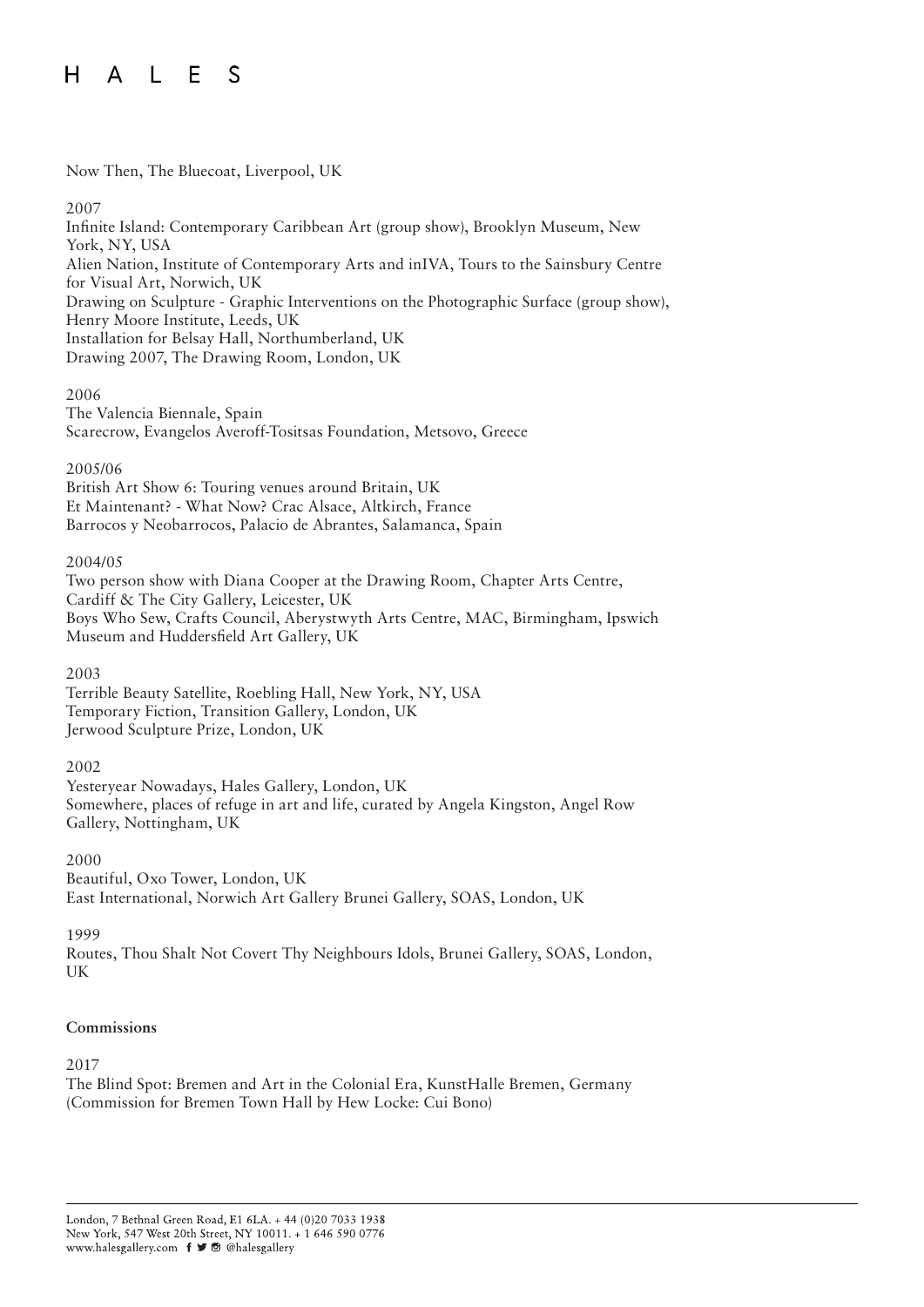# HALES

# 2015

The Jurors, Commissioned by Surrey County Council and The National Trust to mark the 800th Anniversary of the signing of the Magna Carta. Free to visit at Runnymede, UK

2013

Selene - permanent sculpture, facade Nadler Hotel, Carlilse Street, Soho, London

2012

Gold Standard, Old Tide Mill School, Frankham Street, London, Commissioned by Deptford X

2008

New Art Exchange, Nottingham, commission for design of permanent artwork for cafe ceiling

# **Awards**

2000 Paul Hamlyn Award East International Award

1994/96 Wingate Scholarship combined with Delfina Studio Award

1995 Discerning Eye New Discovery Prize

1994 Madame Tussauds Prize for Art

# **Publications**

Life Between Islands: Caribbean-British Art 1950s–Now, Tate, London, UK, 2021 Hew Locke: Here's the Thing, Ikon Gallery, Birmingham, UK, 2019 Art, Power, Diplomacy: Government Art Collection - The Untold Story, Scala, London, UK, 2011 Critical Dictionary, Black Dog Publishing, London, UK, 2011 Sanctuary: Britain's Artists and their Studios, TransGlobe Publishing, London, UK, 2011 Auto Focus: The Self-Portrait in Contemporary Photography, Thames and Hudson, London, UK, 2010 Sculpture Now, Tate, London, UK, 2010 South-South: Interruptions & Encounters, Justina M Barnicke Gallery, Toronto, Canada, 2009 Spacecraft II, Gestalten, Germany, 2009 Hew Locke: How Do You Want Me?, Editions Jannink, Paris, France, 2009 Collage: Assembling Contemporary Art, Black Dog Publishing, London, UK, 2008 Second Lives: Remixing the Ordinary, Museum of Arts & Design, New York, NY, USA, 2008 Infinite Islands-Contemporary Caribbean Art, Brooklyn Museum of Art, NY, USA, 2007 Drawing on Sculpture – Graphic Interventions on the Photographic Surface, The Henry Moore Institute, Leeds, UK, 2007 The Portrait Now, National Portrait Gallery, London, UK, 2006 Et Maintenant - What Now? Crac Alsace, Altkirch, France, 2006 Hew Locke, New Art Gallery Walsall, UK, 2005 Hew Locke, The Drawing Room, London, UK, 2004 Modern British Sculpture, Schiffer Publishing, Atglen, PA, USA, 2004 Installation Art in the New Millennium, Thames and Hudson, London, UK, 2003